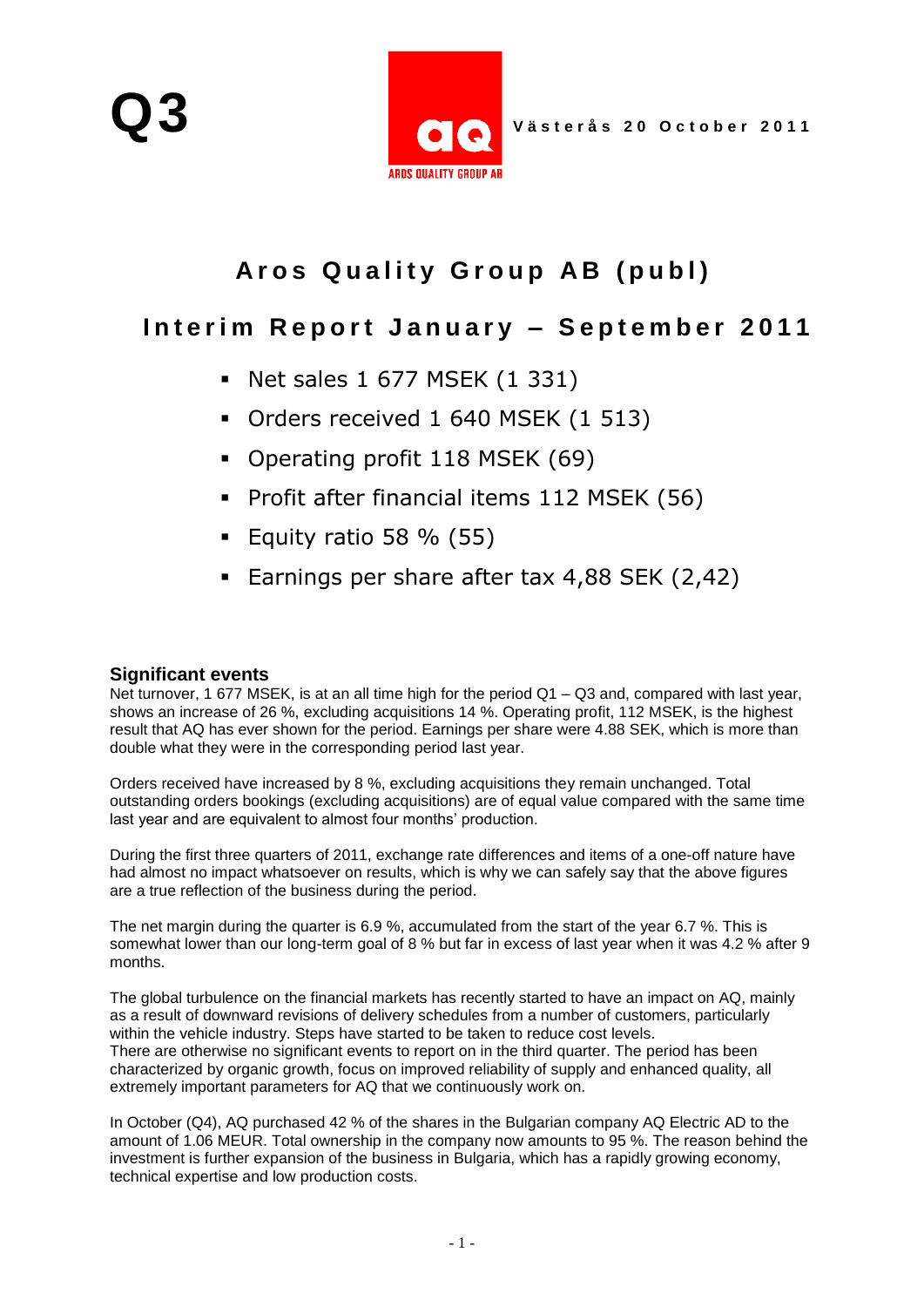### **Information on the parent company**

The parent company, Aros Quality Group AB, focuses primarily on the management and development of the group. The parent company's turnover is made up of, as in previous years, almost exclusively the sale of administrative services to the subsidiaries. Purchases from subsidiaries are so small that they are not worth mentioning.

### **The drawing up of the interim report**

The interim report has been drawn up in accordance with the Swedish Annual Accounts Act as well as IFRS with the application of IAS 34, Interim Financial Reporting, which contains overall demands on the wording, structure and minimum demands on information in the interim report. Those accounting and valuation principles that have been applied are the same as those applied in the latest annual accounts referring to 2010.

The report has not been examined by the company's auditors.

#### **Important assessments and evaluations for accounting purposes**

When drawing up this interim report, the group has found no items that would be particularly exposed from a risk point of view and therewith bring about significant adjustments during the forthcoming periods.

### **Future prospects**

The board of directors is of the opinion that the group's net sales will with all probability exceed 2 200 MSEK. The net margin is estimated to be approximately 6.5 %.

The group is striving to continue profitable growth within its business areas. The growth shall occur both organically and via acquisitions.

### **AQ in brief**

AQ is a leading supplier to industrial customers with high demands and is listed on Aktietorget.

The group is active within two business segments: *Components,* which produces transformers, cables, mechanical components, stamped metal and plastic injection moulding, and S*ystems,* which produces systems, power and automation solutions and complete machines in close collaboration with the customers.

## **The Group's Income Statement (TSEK)**

|                                          | Q3 2011   | Q3 2010  | <b>Acc 2011</b> | <b>Acc 2010</b> |
|------------------------------------------|-----------|----------|-----------------|-----------------|
| Net sales                                | 519601    | 463 246  | 1677282         | 1 330 769       |
| Other operating income                   | 3 2 2 4   | 4676     | 8 3 1 5         | 5 3 9 2         |
| Operating expenses                       | $-485450$ | -437 237 | -1 567 886      | $-1267352$      |
| <b>Operating profit/loss</b>             | 37 375    | 30 685   | 117711          | 68 809          |
| Result from financial items              | $-1329$   | $-6330$  | -5 442          | $-12965$        |
| <b>Profit/loss after financial items</b> | 36 046    | 24 355   | 112 269         | 55 845          |
| Tax on profit for the year               | $-7800$   | -4 270   | $-24854$        | $-11971$        |
| Net profit/loss for the year             | 28 246    | 20 085   | 87 415          | 43 874          |
| Earnings per share after full tax        | 1,58      | 1,12     | 4,88            | 2,42            |
| Net margin %                             | 6,9%      | 5,3%     | 6,7%            | 4,2%            |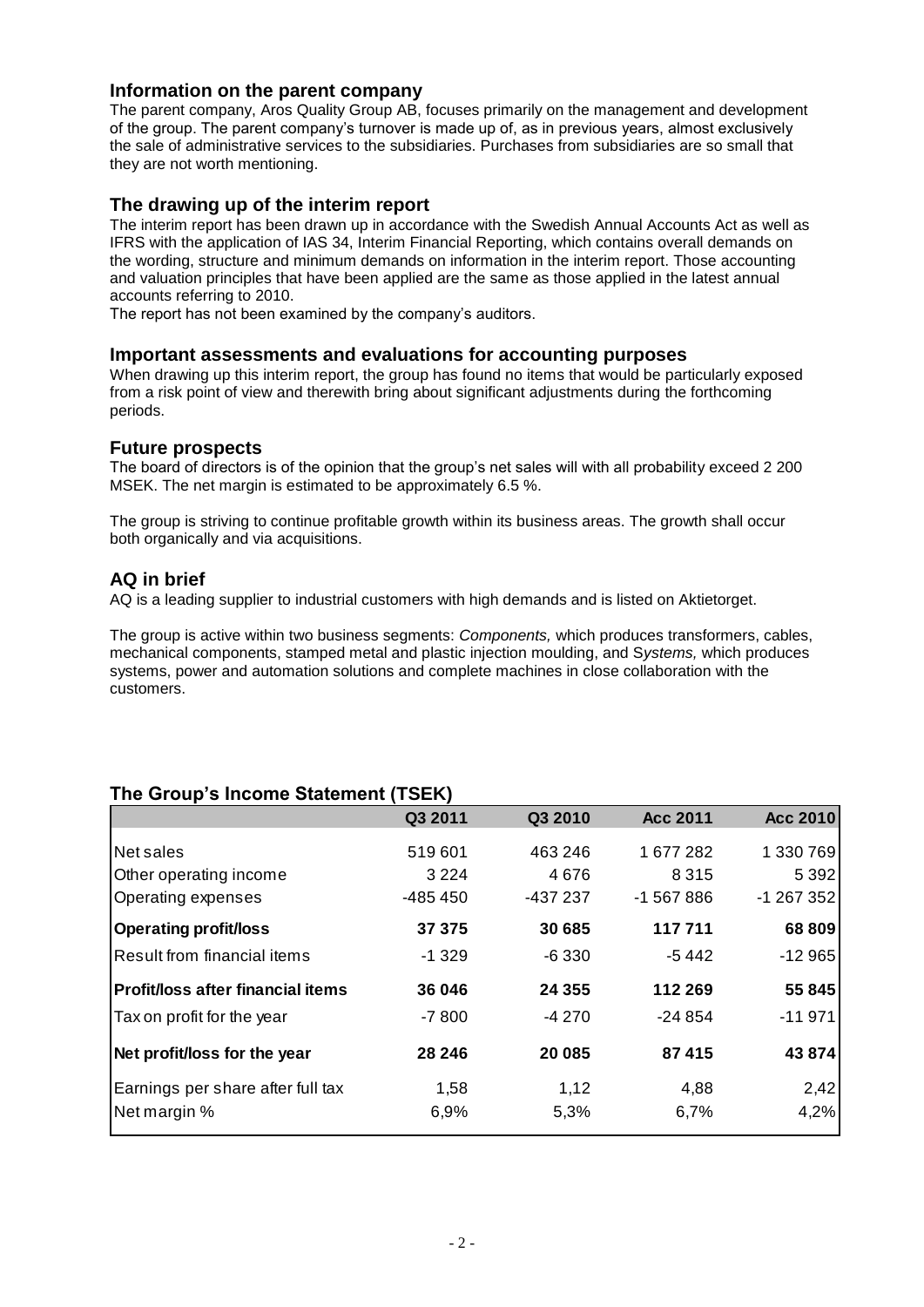|                                          | Q3 2011 | Q3 2010 | <b>Acc 2011</b> | Acc 2010        |
|------------------------------------------|---------|---------|-----------------|-----------------|
| Net sales                                | 11 625  | 5662    | 32 875          | 16 972          |
| Operating expenses                       | $-6310$ | $-3646$ | $-16167$        | $-13162$        |
| <b>Operating profit/loss</b>             | 5315    | 2016    | 16708           | 3810            |
| Result from financial items              | 1477    | $-8565$ | 5682            | $-5921$         |
| <b>Profit/loss after financial items</b> | 6792    | -6 549  | 22 3 9 0        | $-2111$         |
| Tax on profit for the year               | $-2358$ | 334     | $-6117$         | 27 <sup>1</sup> |
| Net profit/loss for the year             | 4 4 3 4 | $-6215$ | 16 273          | $-2084$         |

## **The Parent Company's Income Statement (TSEK)**

## **Balance Sheet (TSEK)**

|                                     | Group     |           | <b>Parent company</b> |         |
|-------------------------------------|-----------|-----------|-----------------------|---------|
| <b>Assets</b>                       | Q3 2011   | Q4 2010   | Q3 2011               | Q4 2010 |
|                                     |           |           |                       |         |
| <b>Fixed assets</b>                 | 233 364   | 234 915   | 208 241               | 209 846 |
| Inventories                         | 410 618   | 388 843   |                       |         |
| Other current receivables           | 486 502   | 458 308   | 148859                | 116866  |
| Cash and bank balances              | 56 770    | 25 400    | 25 0 58               | 7458    |
| <b>Total assets</b>                 | 1 187 254 | 1 107 465 | 382 158               | 334 170 |
| <b>Equity and liabilities</b>       |           |           |                       |         |
| Equity                              | 692759    | 624 701   | 273 041               | 276 524 |
| Untaxed reserves                    |           |           | 13490                 | 13490   |
| Interest-bearing liabilities        | 93 619    | 94 080    | 0                     | 1 1 2 2 |
| Other liabilities                   | 400 876   | 388 684   | 95 627                | 43 0 35 |
| <b>Total equity and liabilities</b> | 1 187 254 | 1 107 465 | 382 158               | 334 170 |
| <b>Equity ratio</b>                 | 58%       | 56%       | 74%                   | 86%     |

## **Cash Flow Analysis (TSEK)**

|                                          | Group    |          | <b>Parent company</b> |          |
|------------------------------------------|----------|----------|-----------------------|----------|
|                                          | Acc 2011 | Acc 2010 | Acc 2011              | Acc 2010 |
| Net operating profit/loss                | 117711   | 68 809   | 16708                 | 3810     |
| Result from financial items              | $-5442$  | $-6861$  | 35                    | 2 1 9 0  |
| Income tax paid                          | $-26036$ | $-14061$ | $-6117$               | 27       |
| Non-cash transactions                    | 90 190   | 43 4 22  | 22                    | 48       |
| Changes in working capital               | $-95140$ | $-48506$ | $-27790$              | 56 641   |
| Cash-flow from operating activities      | 81 284   | 42 803   | $-17141$              | 62716    |
| Cash flow from investing                 | $-29764$ | $-41087$ | 1805                  | $-66996$ |
| Cash flow from financing activities      | $-20216$ | 10 241   | 32 904                | -3 767   |
| Increase/reduction of liquid funds       | 31 304   | 11957    | 17568                 | $-8047$  |
| Liquid funds at beginning of year        | 25 400   | 36 369   | 7458                  | 15878    |
| Exchange rate difference in liquid funds | 66       | 1 0 3 3  | 32                    | 0        |
|                                          |          |          |                       |          |
| Liquid funds at end of period            | 56770    | 49 359   | 25 058                | 7831     |